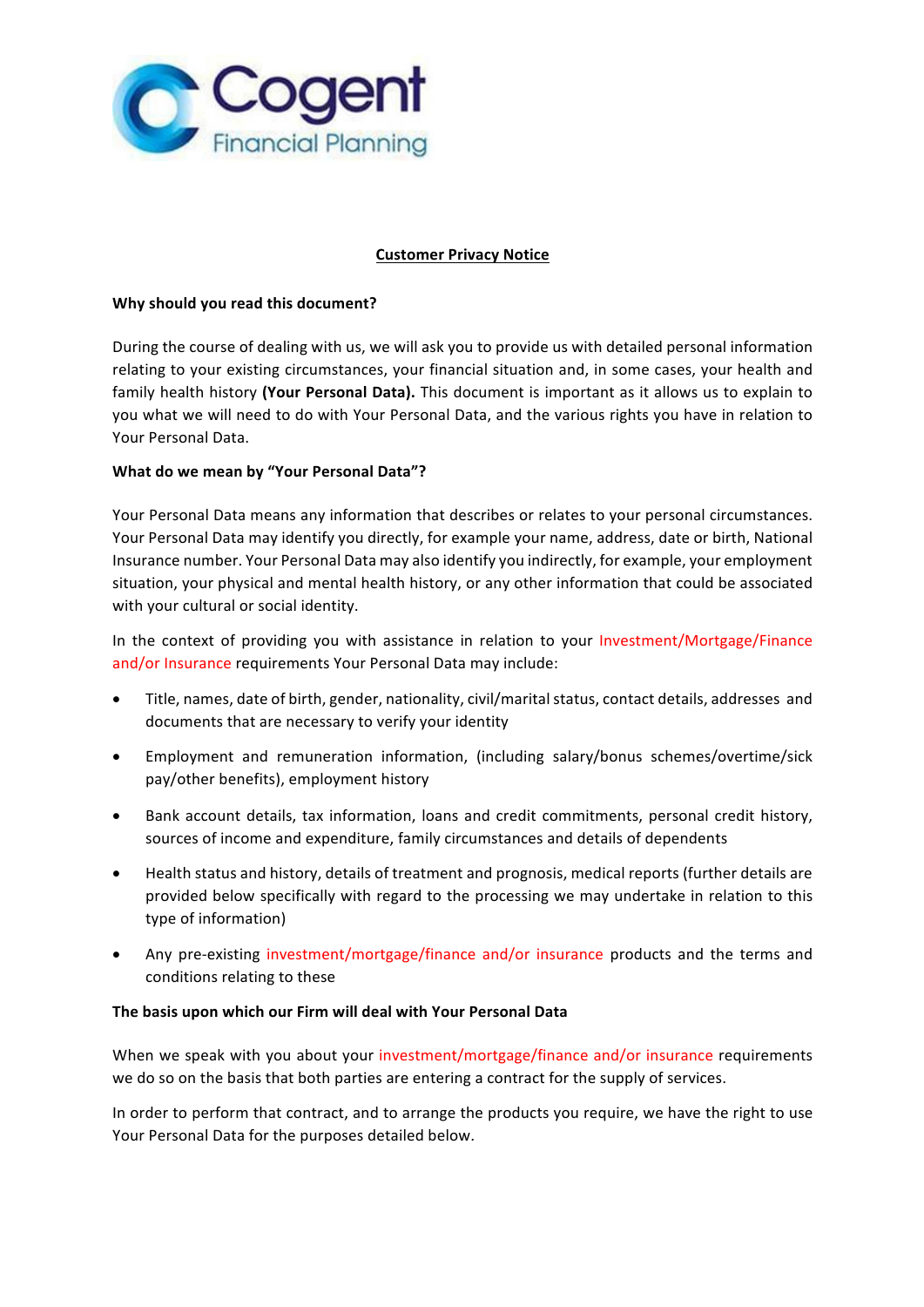Alternatively, either in the course of initial discussions with you or when the contract between us has come to an end for whatever reason, we have the right to use Your Personal Data provided it is in our legitimate business interest to do so and your rights are not affected. For example, we may need to respond to requests from mortgage lenders, insurance providers and our Compliance Service Provider relating to the advice we have given to you, or to make contact with you to seek feedback on the service you received.

On occasion, we will use Your Personal data for contractual responsibilities we may owe our regulator The Financial Conduct Authority, or for wider compliance with any legal or regulatory obligation to which we might be subject. In such circumstances, we would be processing Your Personal Data in order to meet a legal, compliance or other regulatory obligation to which we are subject.

# The basis upon which we will process certain parts of Your Personal Data

Where you ask us to assist you with for example your insurance / ethical investments, in particular life insurance and insurance that may assist you in the event of an accident or illness, we will ask you information about your ethnic origin, your health and medical history (Your Special Data). We will record and use Your Special Data in order to make enquiries of insurance / investment providers in relation to insurance / investment products that may meet your needs and to provide you with advice/guidance regarding the suitability of any product that may be available to you.

If you have parental responsibility for children under the age of 13, it is also very likely that we will record information on our systems that relates to those children and potentially, to their Special Data.

The arrangement of certain types of insurance may involve disclosure by you to us of information relating to historic or current criminal convictions or offences (together "**Criminal Disclosures**"). This is relevant to insurance related activities such as underwriting, claims and fraud management.

We will use special Data and any Criminal Disclosures in the same way as Your Personal Data generally, as set out in this Privacy Notice.

Information on Special Category Data and Criminal Disclosures must be capable of being exchanged freely between insurance intermediaries such as our Firm, and insurance providers, to enable customers to secure the important insurance protection that their needs require.

## **How do we collect Your Personal Data?**

We will collect and record Your Personal Data from a variety of sources, but mainly directly from you. You will usually provide information during the course of our initial meetings or conversations with you to establish your circumstances and needs and preferences in relation to investment/mortgages/finance and insurance. You will provide information to us verbally and in writing, including email.

We may also obtain some information from third parties, for example, credit checks, information from your employer, and searches of information in the public domain such as the voters roll. If we use technology solutions to assist in the collection of Your Personal Data for example software that is able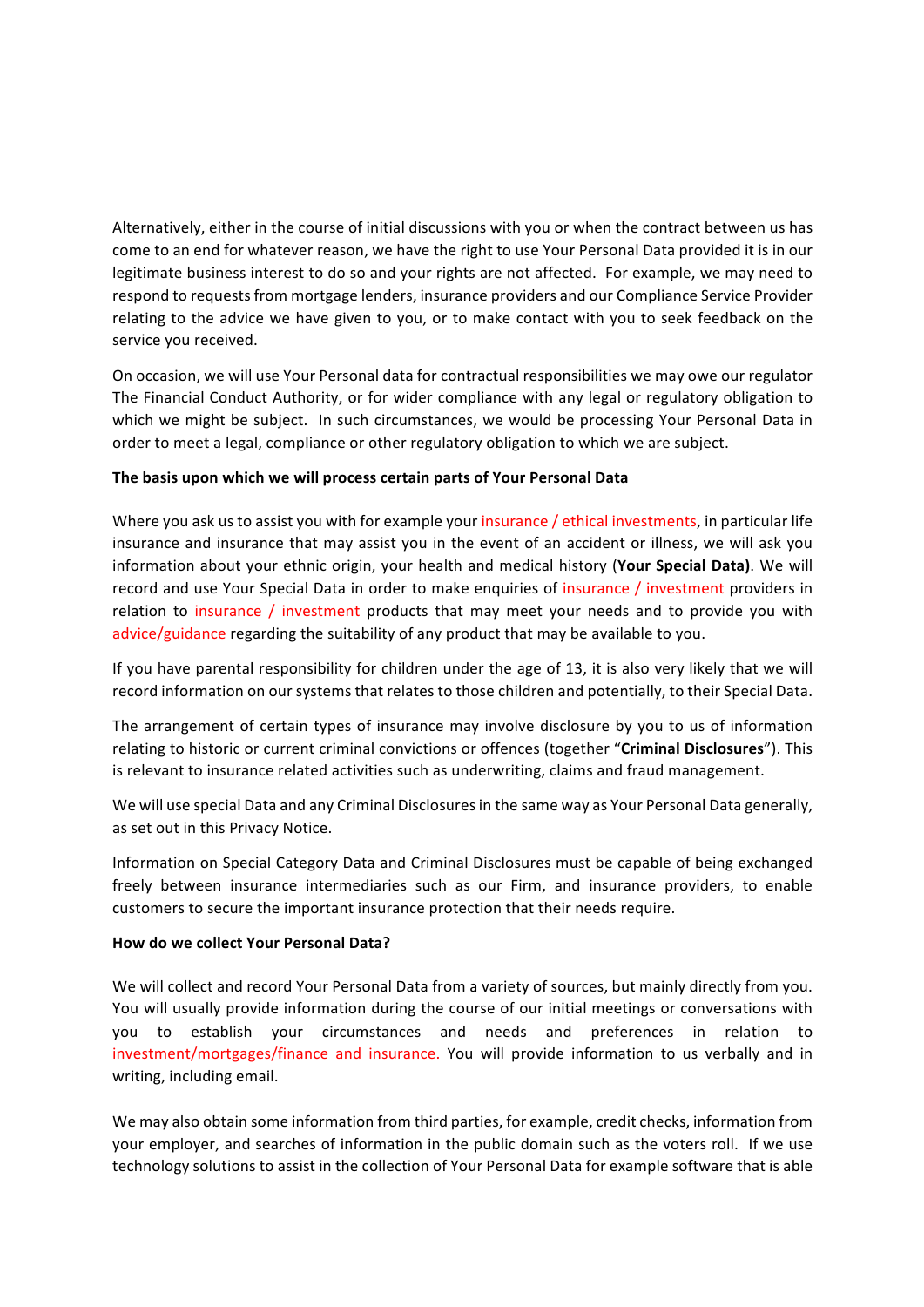to verify your credit status. We will only do this if we have consent from you for us or our nominated processor to access your information in this manner. With regards to electronic ID checks we would not require your consent but will inform you of how such software operates and the purpose for which it is used.

### **What happens to Your Personal Data when it is disclosed to us?**

In the course of handling Your Personal Data, we will:

- Record and store Your Personal Data in our paper files, mobile devices and on our computer systems (websites, email, hard drives, and cloud facilities). This information can only be accessed by employees and consultants within our Firm and only when it is necessary to provide our service to you and to perform any administration tasks associated with or incidental to that service
- Submit Your Personal Data to Product Providers/Mortgage Lenders/Commercial Lenders and/or Insurance Product providers, both in paper form and on-line via a secure portal. The provision of this information to a third party is essential in allowing us to progress any enquiry or application made on your behalf and to deal with any additional questions or administrative issues that lenders and providers may raise.
- Use Your Personal Data for the purposes of responding to any queries you may have in relation to any investment/mortgage/finance product or insurance policy you may take out, or to inform you of any developments in relation to those products and/or polices of which we might become aware

#### **Sharing Your Personal Data**

From time to time Your Personal Data will be shared with:

- Investment Providers/Mortgage lenders/Finance lenders and insurance providers as appropriate.
- Third parties who we believe will be able to assist us with your enquiry or application, or who are able to support your needs as identified. These third parties will include but may not be limited to, our Compliance Advisers, Product specialists, estate agents, providers of legal services such as estate planners, conveyancing, surveyors and valuers (in each case where we believe this to be required due to your particular circumstances).

In each case, your Personal Data will only be shared for the purposes set out in this customer privacy notice, i.e. to progress your investment/mortgage/finance and/or insurance enquiry and to provide you with our professional services.

Please note that this sharing of Your Personal Data does not entitle such third parties to send you marketing or promotional messages: it is shared to ensure we can adequately fulfil our responsibilities to you, and as otherwise set out in this Customer Privacy Notice.

We do not envisage that the performance by us of our service will involve Your Personal Data being transferred outside of the European Economic Area.